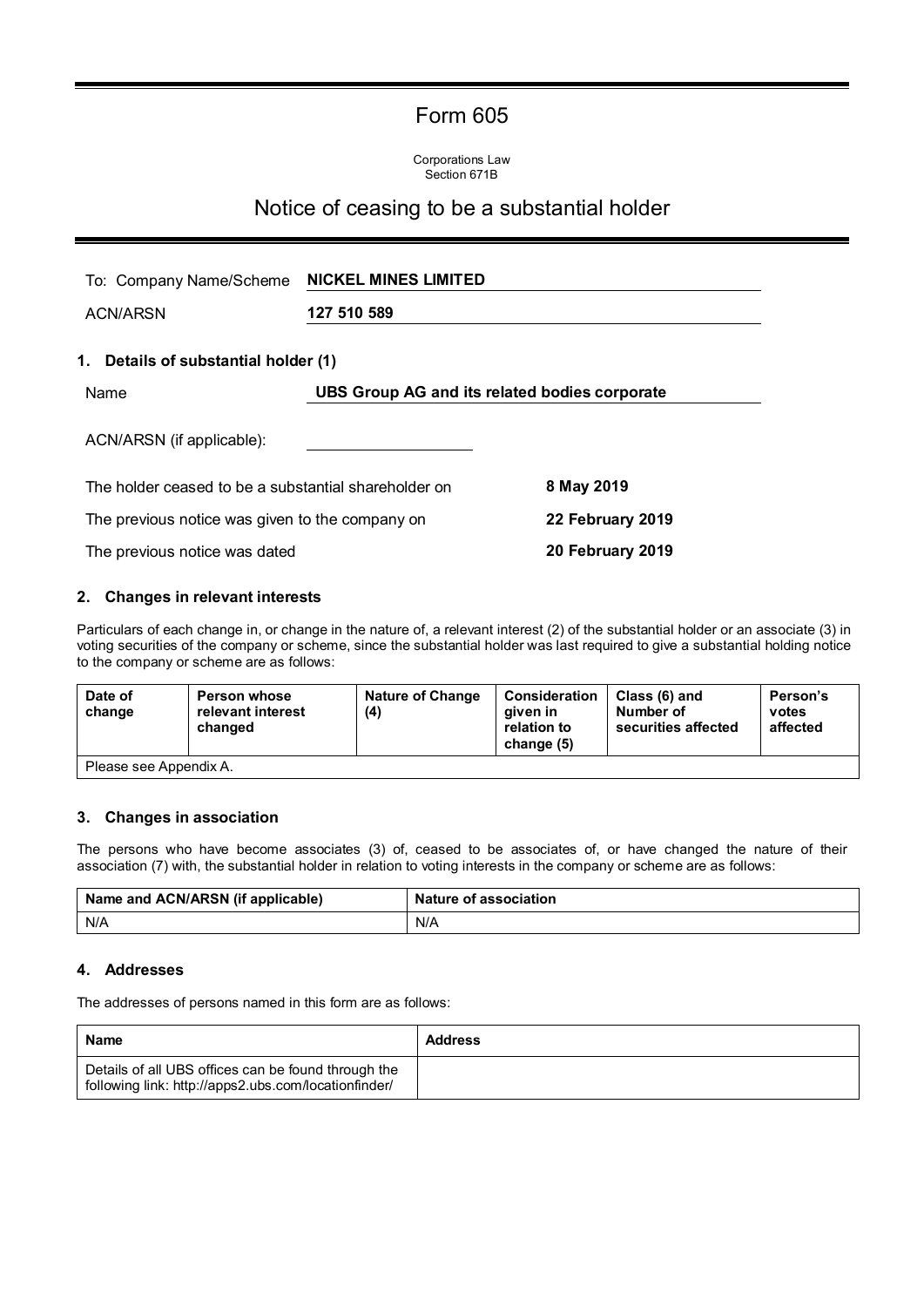#### **SIGNATURE**

| Print Name: Joanne Chan                |           | Authorised signatory |           |
|----------------------------------------|-----------|----------------------|-----------|
|                                        | Date:     | 10 May 2019          |           |
| Print Name:<br><b>Philip Alexander</b> | Capacity: | Authorised signatory |           |
| Sign Here: Reconcer                    | Date:     | 10 May 2019          |           |
|                                        |           |                      | Capacity: |

Contact details for this notice:

Philip Alexander Compliance & Operational Risk Control (T) +852 2971 6074 ----------------------------------------------------------------

--------------------------------------------------------